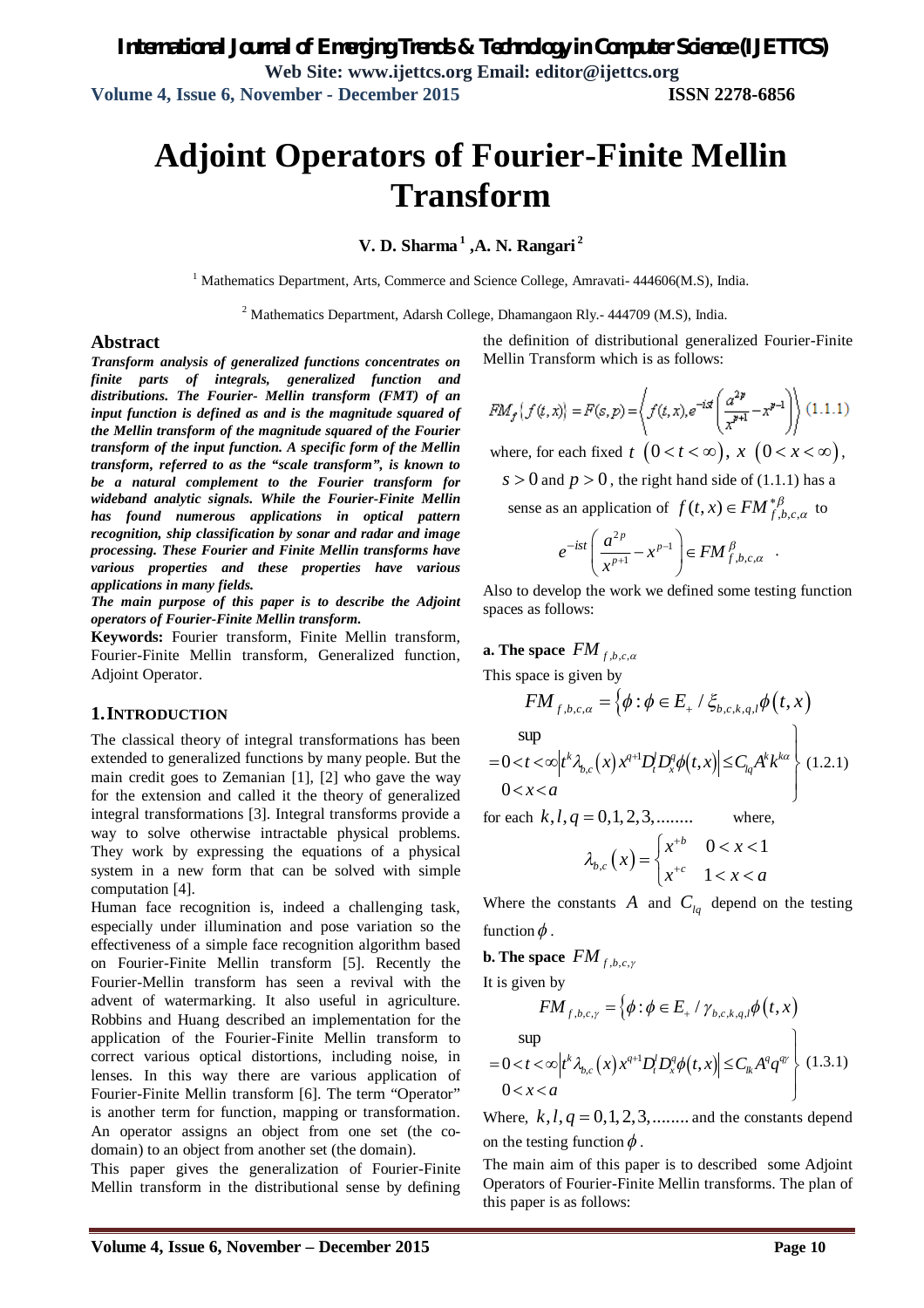# *International Journal of Emerging Trends & Technology in Computer Science (IJETTCS)* **Web Site: www.ijettcs.org Email: editor@ijettcs.org**

# **Volume 4, Issue 6, November - December 2015 ISSN 2278-6856**

In section 2, Adjoint shifting-scaling operator for Fourier-Finite Mellin transform is defined, Adjoint diffetrential operators of Fourier- Finite Mellin transforms is described in section 3. section 4 concludes the paper.

Notations and terminology as per Zemanian. [1], [2].

# **2. ADJOINT OPERATORS OF FOURIER-FINITE MELLIN TRANSFORM**

## **2.1 Theorem:**

The adjoint shifting operator is a continuous function from  $\mathit{FM}^*_{f,b,c,a}$  to  $\mathit{FM}^*_{f,b,c,a}$ adjoint operator  $f(t, x) \rightarrow f(t-\tau, x)$  leads to the operation transform formula

$$
FM_{f}\left\{f\left(t-\tau,x\right)\right\}=e^{-is\tau}FM_{f}\left\{f\left(t,x\right)\right\}
$$

**Proof: -** Consider,

$$
FM_{f}\left\{f(t-\tau,x)\right\} = \left\langle f(t-\tau,x)e^{-ist}\left(\frac{a^{2p}}{x^{p+1}}-x^{p-1}\right)\right\rangle
$$
  
\n
$$
= \left\langle f(t,x),e^{-is(t+\tau)}\left(\frac{a^{2p}}{x^{p+1}}-x^{p-1}\right)\right\rangle
$$
  
\n
$$
= e^{-is\tau}\left\langle f(t,x),e^{-ist}\left(\frac{a^{2p}}{x^{p+1}}-x^{p-1}\right)\right\rangle
$$
  
\n
$$
= e^{-is\tau}FM_{f}\left\{f(t,x)\right\}
$$
  
\n
$$
\therefore FM_{f}\left\{f(t-\tau,x)\right\} = e^{-is\tau}FM_{f}\left\{f(t,x)\right\}
$$

**2.2 Theorem:** 

The adjoint scaling operator is a continuous function from  $FM_{f,b,c,\alpha}^{*}$  to  $FM_{f,b,c,\alpha}^{*}$ . The adjoint operator  $(t, x)$  $f(t,x) \rightarrow \frac{1}{t} f(t, \frac{x}{t})$  $q'$   $q$  $\rightarrow \frac{1}{q} f\left(t, \frac{x}{q}\right)$  corresponding transform formula is

$$
FM_{f}\left\{\frac{1}{q}f\left(t,\frac{x}{q}\right)\right\}=QFM_{f}\left\{f\left(t,x\right)\right\}
$$

**Proof:-**Consider,

$$
FM_{f}\left\{\frac{1}{q}f\left(t,\frac{x}{q}\right)\right\} = \left\langle \frac{1}{q}f\left(t,\frac{x}{q}\right), e^{-ist}\left(\frac{a^{2p}}{x^{p+1}} - x^{p-1}\right) \right\rangle
$$

$$
= \left\langle f\left(t,x\right), e^{-ist}\left(\frac{a^{2p}}{(qx)^{p+1}} - (qx)^{p-1}\right) \right\rangle
$$

$$
= \left\langle f\left(t,\frac{X}{q}\right), e^{-ist}\left(\frac{a^{2p}}{x^{p+1}} - X^{p-1}\right) \right\rangle \text{ Where }
$$

$$
qx = X, x = \frac{X}{q}
$$

$$
= Q\left\langle f(t,x), e^{-ist}\left(\frac{a^{2p}}{x^{p+1}} - x^{p-1}\right)\right\rangle, \text{ where } Q \text{ is}
$$

constant depending on *q* .

$$
=QFM_f\{f(t,x)\}\
$$

$$
\therefore FM_f\left\{\frac{1}{q}f\left(t,\frac{x}{q}\right)\right\}=QFM_f\{f(t,x)\}\
$$

## **2.3 Proposition:**

The adjoint shifting-scaling operator is a continuous function from  $FM_{f,b,c,a}^*$  to  $FM_{f,b,c,a}^*$ . The adjoint

operator  $f(t, x)$  $f(t,x) \rightarrow \frac{1}{t} f(t-\tau, \frac{x}{t})$  $\rightarrow \frac{1}{q} f\left(t-\tau, \frac{x}{q}\right)$ . Correspondingly

we can prove

$$
FM_{f}\left\{\frac{1}{q}f\left(t-\tau,\frac{x}{q}\right)\right\}=e^{-ist}QFM_{f}\left\{f\left(t,x\right)\right\}.
$$

Note that Fourier-Finite Mellin transform is shift-scale invariant.

# **3. ADJOINT DIFFERENTIAL OPERATORS OF FOURIER-FINITE MELLIN TRANSFORM**

#### **3.1 Theorem:**

The adjoint differential operator  $f \rightarrow D_t f$  is continuous linear mapping from the dual space  $\left.FM\right.^{*}_{f\, , b, c, \alpha}$ formula into itself. Corresponding transform formula is  $FM_{f} \{D_{t} f(t,x)\} = (is) FM_{f} \{f(t,x)\}$ 

**Proof:** Consider,

$$
FM_{f}\left\{D_{t}f(t,x)\right\} = \left\langle D_{t}f(t,x), e^{-ist}\left(\frac{a^{2p}}{x^{p+1}} - x^{p-1}\right) \right\rangle
$$
  
\n
$$
= \left\langle f(t,x), -D_{t}e^{-ist}\left(\frac{a^{2p}}{x^{p+1}} - x^{p-1}\right) \right\rangle
$$
  
\n
$$
= \left\langle f(t,x), (is)e^{-ist}\left(\frac{a^{2p}}{x^{p+1}} - x^{p-1}\right) \right\rangle
$$
  
\n
$$
= (is)\left\langle f(t,x), e^{-ist}\left(\frac{a^{2p}}{x^{p+1}} - x^{p-1}\right) \right\rangle
$$
  
\n
$$
\therefore FM_{f}\left\{D_{t}f(t,x)\right\} = (is)FM_{f}\left\{f(t,x)\right\}
$$

**3.2. Theorem:** 

The adjoint differential operator  $f \to xD_x f$  is continuous linear mapping from the dual space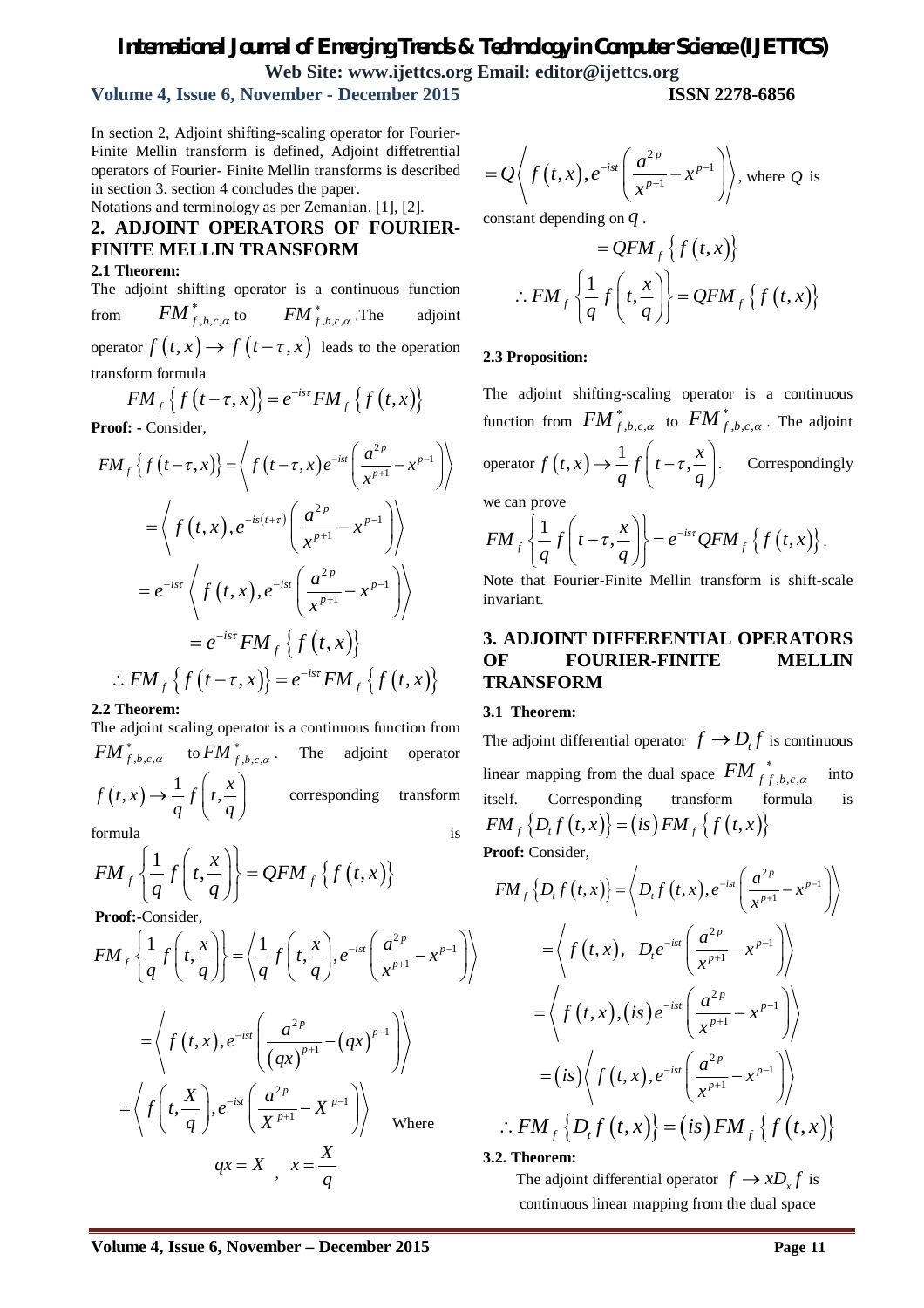# *International Journal of Emerging Trends & Technology in Computer Science (IJETTCS)* **Web Site: www.ijettcs.org Email: editor@ijettcs.org**

**Volume 4, Issue 6, November - December 2015 ISSN 2278-6856**

 ${FM}_{f,b,c,\alpha}^{*}$  into itself. Corresponding transform formula is  $FM_{f} \{xD_{x} f(t,x)\} = pFM_{f_{2}} \{f(t,x)\}$ 

**Proof:** Consider,

$$
FM_{f}\left\{xD_{x}f(t,x)\right\} = \left\langle xD_{x}f(t,x), e^{-ist}\left(\frac{a^{2p}}{x^{p+1}} - x^{p-1}\right) \right\rangle
$$
  
\n
$$
= \left\langle f(t,x), -D_{x}e^{-ist}x\left(\frac{a^{2p}}{x^{p+1}} - x^{p-1}\right) \right\rangle
$$
  
\n
$$
= \left\langle f(t,x), -D_{x}e^{-ist}(a^{2p}x^{-p} - x^{p}) \right\rangle
$$
  
\n
$$
= \left\langle f(t,x), -e^{-ist}(a^{2p}(-p)x^{-p-1} - px^{p-1}) \right\rangle
$$
  
\n
$$
= \left\langle f(t,x), pe^{-ist}(a^{2p}x^{-p-1} + x^{p-1}) \right\rangle
$$
  
\n
$$
= p \left\langle f(t,x), e^{-ist}\left(\frac{a^{2p}}{x^{p+1}} + x^{p-1}\right) \right\rangle
$$

 $=pFM_{f_{2}}\left\{ f\left( t,x\right) \right\} ,$  where  $FM_{f_{2}}$ second

type of Fourier-Finite Mellin transform.

$$
FM_{f}\left\{xD_{x}f\left(t,x\right)\right\}=pFM_{f_{2}}\left\{f\left(t,x\right)\right\}
$$

## **3.3 Theorem**

The adjoint differential operator  $f \rightarrow x^2 D_{xx} f$  s a continuous linear mapping from the dual space  $FM_{f,b,c,\alpha}^{*}$  into itself, corresponding operator transform formula is

$$
FM_{f}\left\{x^{2}D_{xx}f\left(t,x\right)\right\}=pFM_{f_{2}}\left\{f\left(t,x\right)\right\}
$$

**Proof:** Consider,

$$
FM_{f}\left\{x^{2}D_{xx}f(t,x)\right\} = \left\langle x^{2}D_{xx}f(t,x),e^{-ist}\left(\frac{a^{2p}}{x^{p+1}}-x^{p-1}\right)\right\rangle
$$

$$
= \left\langle f(t, x), -D_{xx}e^{-ist}x^{2}\left(\frac{a^{2p}}{x^{p+1}} - x^{p-1}\right)\right\rangle
$$
  
\n
$$
= \left\langle f(t, x), -xD_{xx}e^{-ist}\left(a^{2p}x^{-p} - x^{p}\right)\right\rangle
$$
  
\n
$$
= \left\langle f(t, x), -xD_{x}e^{-ist}\left(a^{2p}(-p)x^{-p-1} - px^{p-1}\right)\right\rangle
$$
  
\n
$$
= p\left\langle f(t, x), xD_{x}e^{-ist}\left(a^{2p}x^{-p-1} + x^{p-1}\right)\right\rangle
$$
  
\n
$$
= p\left\langle f(t, x), D_{x}e^{-ist}\left(a^{2p}x^{-p} + x^{p}\right)\right\rangle
$$
  
\n
$$
= p\left\langle f(t, x), e^{-ist}\left(a^{2p}(-p)x^{-p-1} + px^{p-1}\right)\right\rangle
$$

$$
=-p^2\left\langle f(t,x),e^{-ist}\left(\frac{a^{2p}}{x^{p+1}}-x^{p-1}\right)\right\rangle
$$

$$
= -p^2 F M_{f_1} \{ f(t, x) \},
$$
 where  $FM_{f_2}$  is second type  
of Fourier-Finite Mellin transform.

$$
FM_{f}\left\{x^{2}D_{xx}f(t,x)\right\} = -p^{2}FM_{f_{1}}\left\{f(t,x)\right\}
$$

# **4. CONCLUSION**

This paper gives the Generalization of Fourier-Finite Mellin transform in the distributional sense. And some Adjoint Operators of Fourier-Finite Mellin transform along with the properties of Fourier-Finite Mellin transform are defined, which will be useful when this transform will be used to solve differential and integral equations.

## **References**

- [1] A. H. Zemanian, "Generalized integral transform," Inter science publisher, New York, 1968.
- [2] A.H. Zemanian, "Distribution theory and transform analysis," McGraw Hill, New York, 1965.
- [3] V.D. Sharma, and A.N. Rangari, "Introduction to Fourier-Finite Mellin transform," European Journal of Applied Engineering and Scientific Research, 3(3), pp. 43-48, (2014).
- [4] Berian J. James, "Integral transforms for you and me," Royal Observatory Edinburgh Institute for Astronomy, March 2008.
- [5] Sambhunath Biswas, and Amrita Biswas, "Fourier Mellin Transform based face recognition," Int. Journal of Computer engineering and technology (IJCET), Vol.4, issue 1, pp. 8-15, 2013.
- $-1$ [6] V.D. Sharma, and A.N. Rangari, "Operational Calculus on Fourier-Finite Mellin Transform," Int. Journal of Engineering and Innovative Technology  $L[**JU**EIT]$ , 3(4), pp. 161-164, (2013).
- $[7]/V$ . I. Agoshkov, and P. B. Dubovski, "Methods of Integral Transforms," Computational Methods and Algorithms, Vol. I.
- [8] M.C. Anumaka, "Analysis and applications of Laplace/Fourier transformations in electric circuit," IJRRAS, 12(2), August 2012.
- [9] Lokenath Debnath and Dambaru Bhatta, "Integral Transforms and their Applications," Chapman and Hall/CRC Taylor and Francis Group Boca Raton London, New York, 2007.
- [10] Anupama Gupta, "Fourier Transform and Its Application in Cell Phones," International Journal of Scientific and Research Publications, Volume 3, Issue 1, pp. 1-2 January 2013.
- [11] V.D. Sharma, "Operation Transform Formulae on Generalized Fractional Fourier Transform," Proceedings International Journal of Computer Applications (IJCA), (0975-8887), PP. 19-22, 2012.